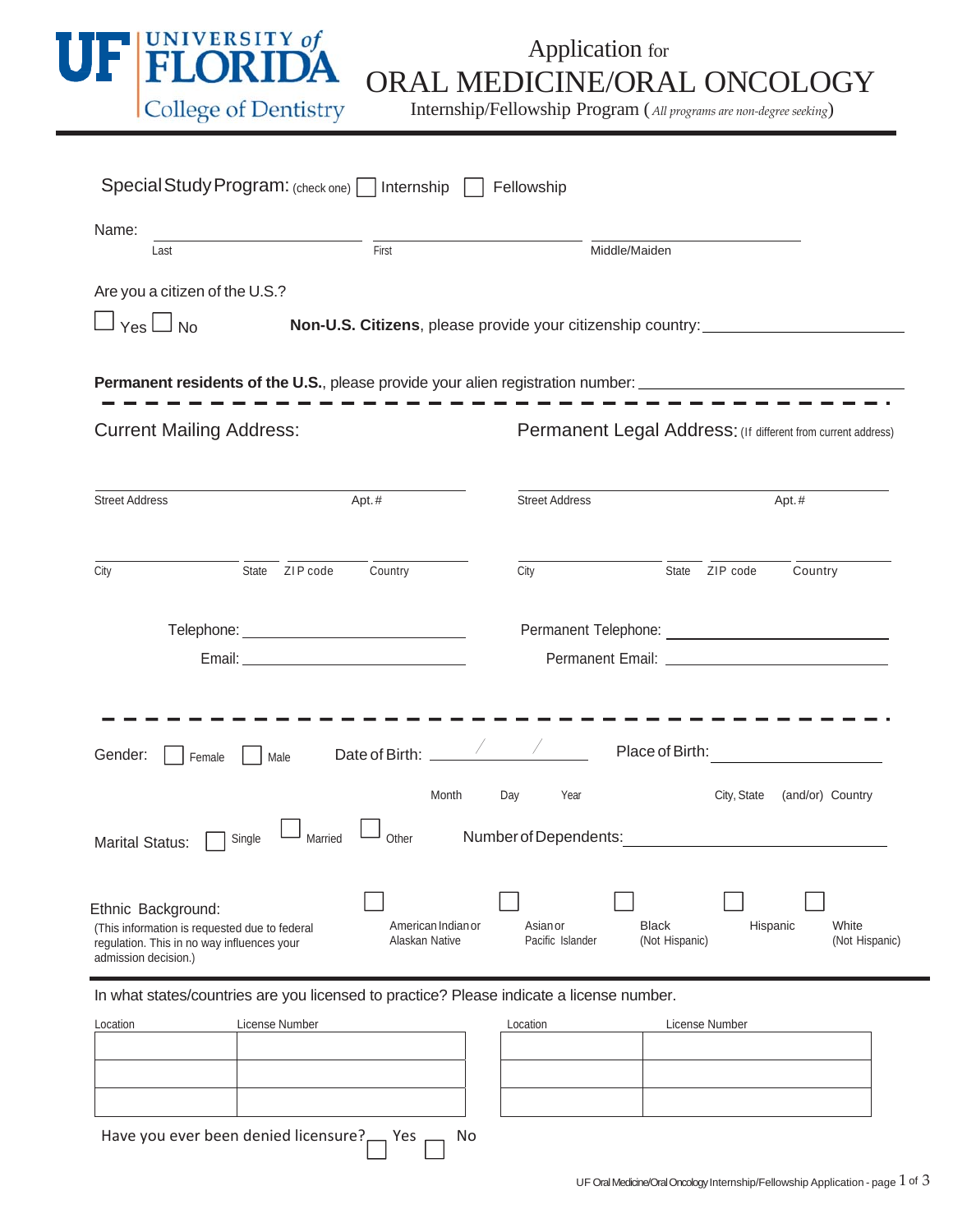

## **FLUINILA** ORAL MEDICINE/ORAL ONCOLOGY<br>College of Dentistry Internship/Fellowship Program (All programs are non-degree seeking)

Internship/Fellowship Program (*All programs are non‐degree seeking*)

If licensed, during your course of licensure, have your privileges ever been modified, suspended or revoked?

If yes to either of the above questions, please explain the circumstances.

Please describe your professional experience; indicate the nature of the experience (private and /or associate practice, research, or teaching) and the length of your involvement. Indicate area of specialty, if any:

List any scientific or clinical publications or presentations you have given at scientific meetings or dental societies:

Please provide a description of the types of activities you would like to engage in during your time at the UF College of Dentistry (be specific):

What would you like to accomplish during your time at the University Of Florida College Of Dentistry?

What particular area(s) of interests do you have - for example: research, clinical dentistry, endodontics, etc? Please be as specific as possible.

How do you plan to use the experience you gain at UFCD?